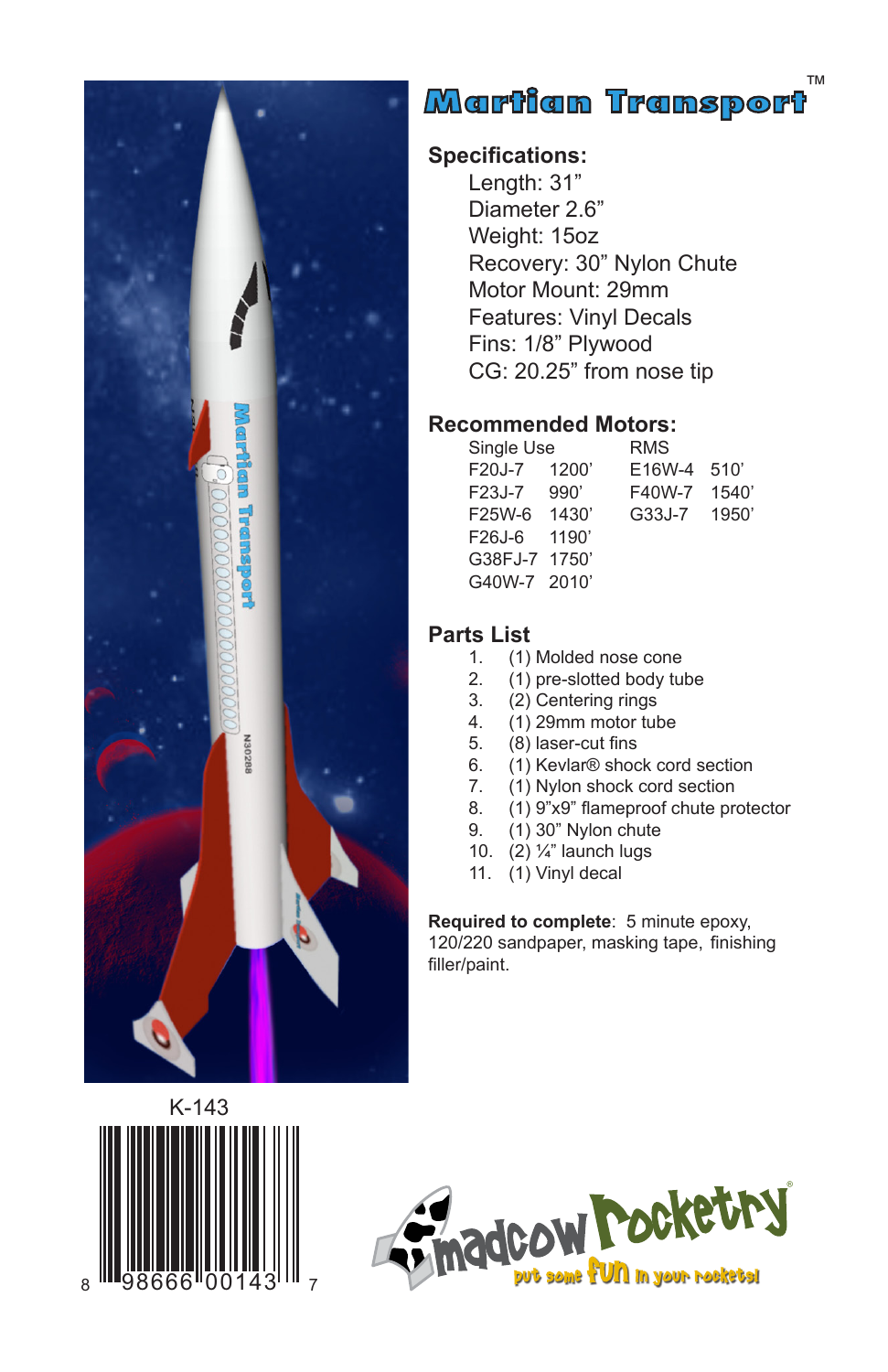Please make sure you read all directions and understand how to assemble your model before you start construction. It is also a good idea to test fit each part before assembly – some manufacturing tolerances may require light sanding before final assembly.

Laser cut parts will exhibit varying amounts of charring on the edges depending on the density of the plywood. The charred edges do not interfere with bonding and do not need to be cleaned before assembly. In most cases the charring will be cleaned up during sanding for finishing and painting.

### Step 1 – Motor Mount Assembly

Test fit the centering rings over the motor mount tube and sand if necessary. The rings should have a snug fit but loose enough to move the ring over the motor tube without deforming it. Also test fit the centering rings in the body tube and sand if necessary. One of the rings will have a notch for the shock cord - this will be the forward ring.

Spread some epoxy on the outside of one end of the motor tube and slide the ring (without the notch) until there is approximately 1/8" of motor tube exposed.

IMPORTANT:Make sure you clean the motor tube of any epoxy so as not to interfere with the fin tangs later.

After the aft ring is dry, make a mark 2" from the other end of the motor tube. Spread some epoxy on the motor tube and slide the forward ring (with the notch) until it aligns with the mark.



### Step 2 – Shock Cord Attachment

The shock cord in this kit consists of a shorter section of Kevlar and a longer section of nylon cording. The two sections should be tied together using a single overhand, ring bend or double fisherman's knot. The Kevlar section will be attached to the motor mount and the nylon section will be attached to the nose cone.

Wrap the end of the Kevlar shock cord around the forward end of the motor tube and tie a square knot or bowline knot near the notch in the forward centering ring. Apply some epoxy to the knot to make sure it doesn't come loose later. Make sure the Kevlar loop is seated against the forward centering ring so that it will not



interfere with the fin tangs later. You can tack with epoxy or CA to hold in place.

### Step 3 – Insert Motor Tube Assembly into Body Tube

Wrap the shock chord into a small bundle and stuff it inside the motor tube for this next step. Make sure the cord passes over the notch in the forward centering ring. Test fit the motor tube assembly into the body tube to ensure a snug fit. Sand the centering rings if necessary. When you are satisfied with the fit, spread some epoxy on the inside of the body tube and slide the forward centering ring of the motor assembly into the body tube. **Make sure you have the motor assembly facing the right way! (The shock cord goes over the forward centering ring)** Spread some more epoxy on the inside edge of the body tube before sliding the rear centering ring into the body tube.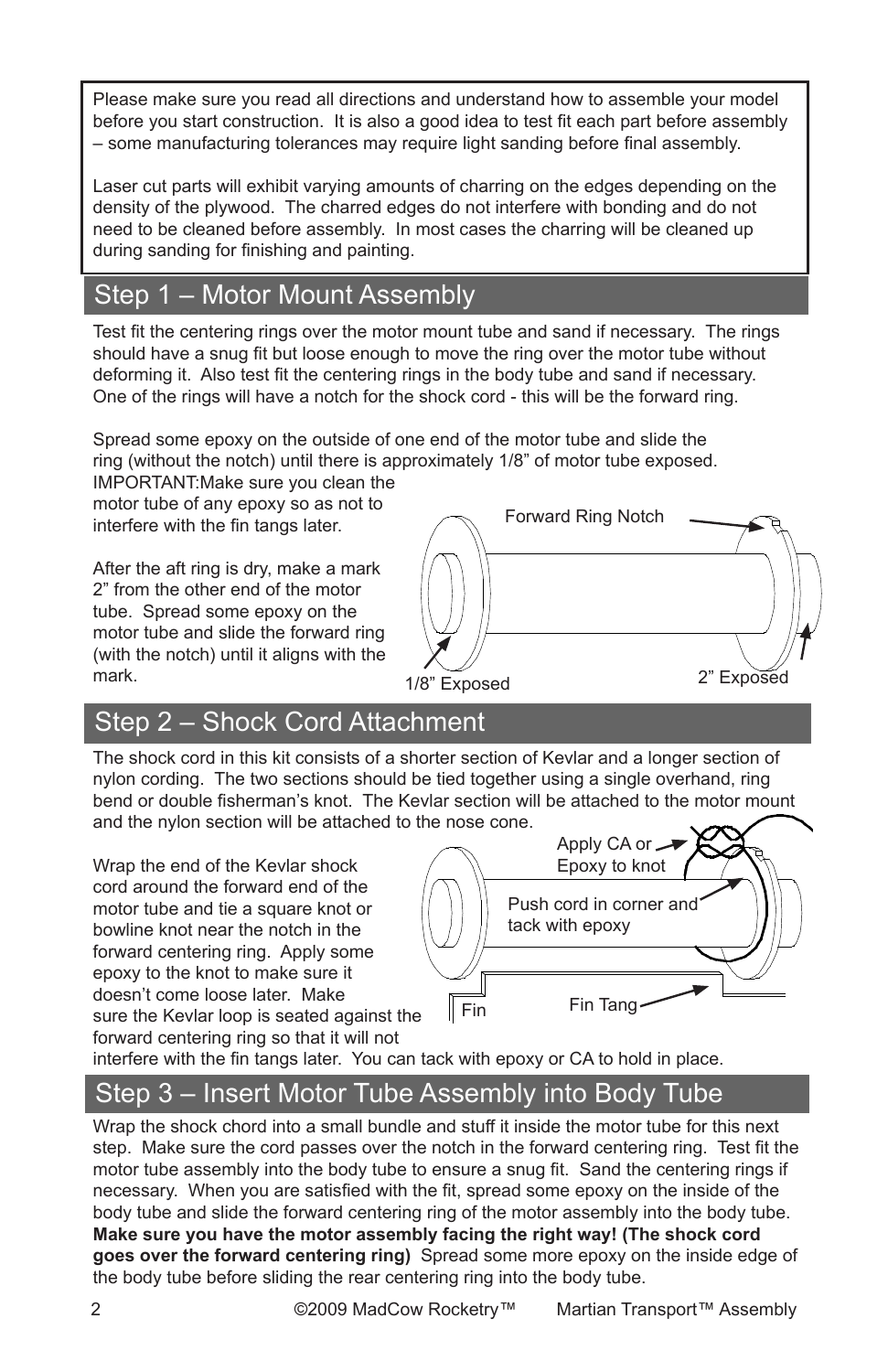Continue sliding the assembly inside the body tube until the aft end of the motor tube is even with the aft end of the body tube. It's a good idea to test fit a fin in each slot here before the epoxy sets. Hold the body tube with the motor tube assembly down until the epoxy sets. Make sure the weight of the motor assembly doesn't cause it to slide out of alignment.

Using a door jam or small section of angle stock, pencil a line halfway between two of the fins that extends from the front to the back of the body tube. This line will be used later to



align the launch lugs. Using the same method, pencil a line that extends from each of the fin slots to the forward end of the body tube. This will help you align the long forward section of the fins.

#### Step 4 – Fin Assembly

Start by testing the fit of the winglet onto the tip of the 2 main fins. Sand the winglet slot and/or fin tip if necessary. When you are satisfied with the fit, apply some epoxy to the fin tip and attach the winglet. Ensure the winglet is 90 degrees to the fin. Continue checking the alignment until the epoxy sets.

Test fit each of the fins into the pre cut fin slots. The fin should seat firmly against the motor tube - sand each fin if necessary. When you are satisfied with the fit, apply some epoxy to the end of the fin tang that will contact the motor tube as well as the fin root that will contact the body tube. Also, spread a thin layer of epoxy on each side of the fin tang.

Slide the fin into place and check the alignment. Carefully align the long forward section of the main fins with your fin alignment marks. Secure the forward section of the fin with masking tape against the body tube. Clean any excess epoxy from around the fin joint. Continue rechecking the fin alignment until you are sure the epoxy has set. Repeat for the remaining fins.

Next, apply epoxy fillets to both sides of each fin. Carefully smooth the epoxy fillets with your finger before the epoxy sets. Allow each fillet to set before rotating the airframe for the next fillet.

Last, epoxy the 2 canards along the line that extends from the 2 main fins with the leading edge of the canard lined up with the forward end of the body tube. Apply epoxy fillets to the canards similar to above.

#### Step 5 – Launch Lug Attachment

Mark the CG point along the launch lug line you made in the previous step. Make sure you measure the CG point from the tip of the nose cone and NOT the end of the body tube. Apply a small amount of epoxy on the launch lug line about  $\frac{3}{4}$ " long on the CG mark. Press one of the launch lugs into the epoxy and ensure that it is aligned with the launch lug line previously drawn on the body tube. You can site down the tube and look through the launch lug to make sure it is straight. Similarly epoxy the second launch lug about 1/2" from the aft end of the body tube. Site down both launch lugs and make sure they are both aligned. If you have a  $\frac{1}{4}$ " launch rod, you can use this to ensure that both lugs are aligned properly.